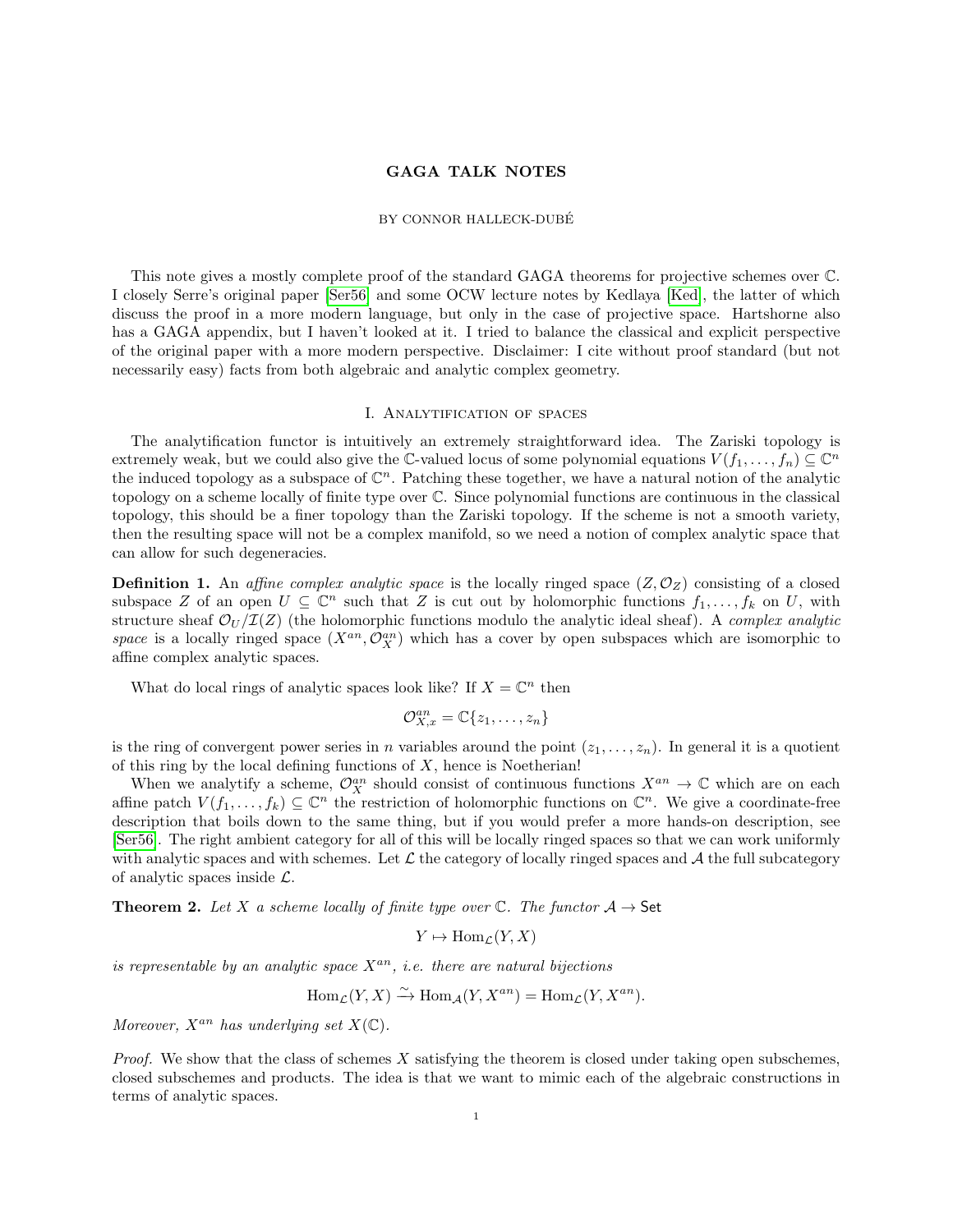Open subschemes. Assume that X satisfies the theorem with some  $X^{an}$ , and  $i: U \subseteq X$  is an open subscheme. Then  $U^{an}$  should be the set  $U(\mathbb{C})$ , with the induced analytic space structure  $\mathcal{O}_X^{an}|_U$ .

$$
\text{Hom}_{\mathcal{L}}(Y, X) \xrightarrow{\sim} \text{Hom}_{\mathcal{A}}(Y, X^{an})
$$
\n
$$
\uparrow \qquad \qquad \uparrow
$$
\n
$$
\text{Hom}_{\mathcal{L}}(Y, U) \xrightarrow{\cdot \cdot \cdot \cdot} \text{Hom}_{\mathcal{A}}(Y, U^{an})
$$

Given Y an analytic space and  $f: Y \to U$  a map of locally ringed spaces, composition gives a map  $Y \to X$ of locally ringed spaces, hence a map  $f: Y \to X^{an}$  of analytic spaces. As a continuous map, the image of f lies inside  $U^{an} = U(\mathbb{C})$ , so it factors as a map of spaces. On pullback of functions, we have maps of sheaves on X

$$
f^{\#}: \mathcal{O}_X^{an} \to i_{\star} f_{\star} \mathcal{O}_Y^{an}.
$$

We want to show that this factors through  $\mathcal{O}_{U}^{an} = \mathcal{O}_{X}^{an}|_{U}$ . Given an open  $V \subseteq X$  and section  $f^{\#}(s) \in$  $H^0(f^{-1}(V), \mathcal{O}_Y^{an})$ , we have  $f^{-1}(V) = f^{-1}(V \cap U)$  and so  $f^{\#}(s)$  is also the image of  $s|_U$ . So the bijection on morphisms to  $X$  restricts to a bijection on morphisms to  $U$ . The latter bijection is automatically functorial in Y since the former is and since the construction above is compatible with precomposition  $Z \to Y$ . By construction  $U^{an}$  has the right underlying set. That the last condition passes from X to U is automatic since the maps of stalks are the same.

In the same way, we can check that if X is a scheme which has an analytification  $X^{an}$  and  $Z \hookrightarrow X$  is a closed subscheme, then  $Z^{an} = (Z(\mathbb{C}), \mathcal{O}_X^{an}/\mathcal{I}^{an}(Z))$  represents the functor  $Y \mapsto \text{Hom}_{\mathcal{L}}(Y, Z)$ . This has the right underlying set by construction, and the analytic and algebraic ideal sheaves are related by

$$
\mathcal{I}^{an}(Z)_x=\mathcal{I}(Z)_x\otimes_{\mathcal{O}_{X,x}}\mathcal{O}_{X,x}^{an},
$$

so if

$$
\mathcal O_{X,x}\to \mathcal O_{X,x}^{an}
$$

induces isomorphisms on the completions, then since completion is right exact

$$
\widehat{\mathcal{O}}_{Z,z}^{an} = \frac{\widehat{\mathcal{O}}_{X,z}^{an}}{\widehat{\mathcal{I}}(Z) \otimes_{\widehat{\mathcal{O}}_{X,z}} \widehat{\mathcal{O}}_{X,z}^{an}} \cong \frac{\widehat{\mathcal{O}}_{X,z}}{\widehat{\mathcal{I}}(Z)} = \widehat{\mathcal{O}}_{Z,x}.
$$

Finally, for products, one should take  $(X^{an} \times W^{an}, \mathcal{O}_X^{an} \otimes_{\mathbb{C}} \mathcal{O}_W^{an})$  as the analytification of  $X \times W$ . If we assume that both  $X$  and  $W$  have analytifications, then

$$
Hom_{\mathcal{L}}(Y, X \times W) = Hom_{\mathcal{L}}(Y, X) \times_{Hom(Y, \text{Spec } \mathbb{C})} Hom_{\mathcal{L}}(Y, W)
$$
  
= Hom\_{\mathcal{A}}(Y, X^{an}) \times Hom\_{\mathcal{A}}(Y, W^{an})  
= Hom\_{\mathcal{A}}(Y, X^{an} \times Y^{an}),

because the fiber product of schemes and classical product of analytic spaces represent corresponding functors. Subtle point: the fiber product of morphisms of schemes is also the fiber product of those morphisms viewed inside  $\mathcal{L}$ , as in Stacks Project, tag 01JN. This has the right underlying set because  $(X \times_{\mathbb{C}} Y)(\mathbb{C}) = X(\mathbb{C}) \times Y(\mathbb{C})$ . As for the statement about completion, the map in question is

$$
\mathcal O_X\otimes_\mathbb C \mathcal O_W\to \mathcal O_X^{an}\otimes_\mathbb C \mathcal O_W^{an}.
$$

Completion commutes with tensor products and the tensor product of isomorphisms is an isomorphism so we are done.

We have reduced to showing the theorem for  $X = \mathbb{A}_{\mathbb{C}}^1$ . Of course we should have  $X^{an} = \mathbb{C}$ . A map of locally ringed spaces  $Y \to X$  is the same as a global section of Y (the usual proof for Y a scheme works for arbitrary locally ringed spaces). So  $\text{Hom}_{\mathcal{L}}(Y, X) = \Gamma(Y, \mathcal{O}_Y)$ . But if Y is an analytic, then  $\text{Hom}_{\mathcal{A}}(Y,\mathbb{C})=\Gamma(Y,\mathcal{O}_Y)$  also, so we get the result.

Finally, we check that  $X^{an} \to X$  induces isomorphisms on the completion of the local rings. Since the condition is local, we may assume X (and thus  $X^{an}$ ) are affine. In the case that  $X = \mathbb{A}_{\mathbb{C}}^n$ , the result is trivial because then  $\mathcal{O}_{X,x}^{an}$  is convergent power series in the variables  $\Box$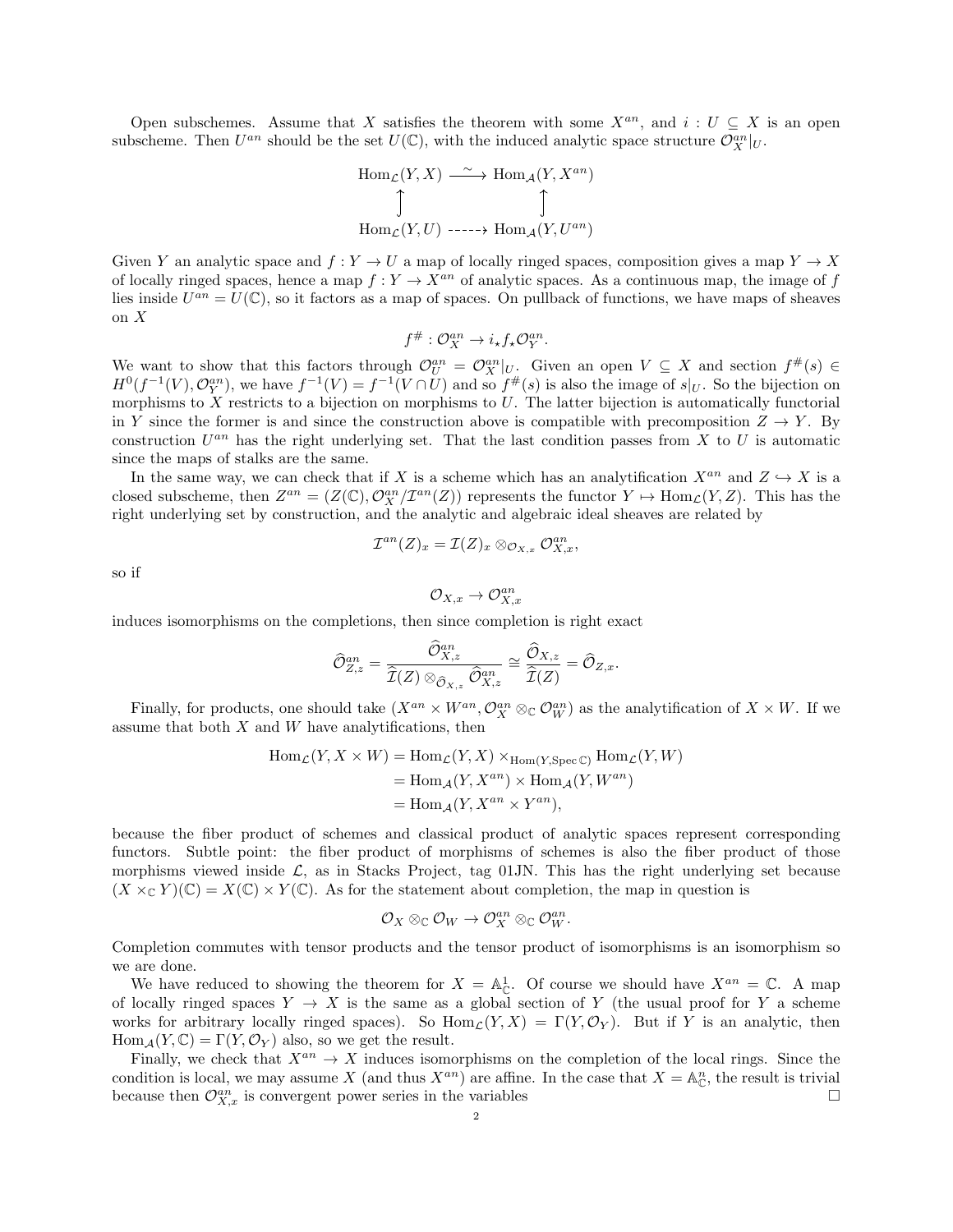By the proof of this theorem, analytification is automatically compatible with passing to open or closed subschemes.

Direction can get a bit confusing: analytification is a functor  $X \mapsto X^{an}$ , but there is also a map between the two as locally ringed spaces, which goes the other way:  $X^{an} \to X$ . We think about the map  $X^{an} \to X$ as doing two things: (1) weakens the topology from analytic to Zariski, and (2) adds in scheme points.

**Example 3.** If  $X = \mathbb{P}_{\mathbb{C}}^r$  as a scheme, then  $X^{an} = \mathbb{P}_{\mathbb{C}}^r$  (projective space as a complex manifold). The morphism  $X^{an} \to X$  can be explicitly described over open charts as follows: over each  $X_i := D_+(x_i) \subseteq \mathbb{P}^r_{\mathbb{C}}$ (writing  $X_i$  likewise in analytic projective space) the morphism is locally

$$
X_i \to X_i
$$

given by the obvious morphism on spaces and with pullbacks given by the obvious maps

$$
\Gamma(X_i, \mathcal{O}_{X_i}) = \mathbb{C}[x_0/x_i, \dots x_n/x_i] \to \Gamma(\widetilde{X}_i, \mathcal{O}_{\widetilde{X}_i}).
$$

We investigate now the properties of the map  $X^{an} \to X$ .

**Proposition 4.** Write  $\mathcal{O} = \mathcal{O}_{X,x}$  and  $\mathcal{O}^{an} = \mathcal{O}_{X,x}^{an}$ . Denote by  $\theta$  the map of local rings above a point  $\theta: \mathcal{O} \to \mathcal{O}^{an}.$ 

Since this is a local homomorphism, it passes to a homomorphism  $\widehat{\theta}$  of the completions. Then

- (1)  $\hat{\theta}$  is an isomorphism.
- (2) If Y is a Zariski-closed subscheme of X, write I for the stalk of the algebraic ideal sheaf  $I := \mathcal{I}(Y)_x$ . Likewise write  $I^{an}$  for the stalk of the analytic ideal sheaf. Then  $I^{an}$  is generated by  $\theta(I)$ .

We prove only the special case  $X = \mathbb{A}^n$  and Y a subvariety, i.e. reduced. We prove both of these first in the case  $X = \mathbb{A}_{\mathbb{C}}^n$ . The first part is clear, because as above  $\mathcal{O}^{an}$  is the ring of convergent power series in the  $z_i$ , whose completion is of course  $\mathbb{C}[[z_1, \ldots, z_n]] \cong \widehat{\mathcal{O}}$ .

To prove (2) for  $X = \mathbb{A}^n_{\mathbb{C}}$ , we will pass to the completions. Let  $J \subseteq I^{an}$  denote the ideal of  $\mathcal{O}^{an}$  generated by  $\theta(I)$ . Every ideal of  $\mathcal{O}^{an}$  cuts out the germ of an analytic subspace at x, and of course J cuts out  $Y^{an} \subseteq X^{an}$ , the same as  $I^{an}$  does.

By the Nullstellensatz, it suffices to show that J is radical. This is basically what we will do. Let  $f \in I^{an}$ , so  $f^r \in J$  for some r. In the completion, we have

$$
f^r \in J\widehat{\mathcal{O}}^{an} = I\widehat{\mathcal{O}}^{an} = I\widehat{\mathcal{O}}.
$$

It is a theorem of Chevalley that the ideal  $I\hat{\mathcal{O}}$  is still the intersection of prime ideals corresponding to the irreducible components of Y, hence  $I\widehat{\mathcal{O}}$  is radical and so  $f \in I\widehat{\mathcal{O}}$ . For ideals in Noetherian local rings

$$
(J\widehat{\mathcal{O}}) \cap \mathcal{O} = J,
$$

so  $f \in J$ .

# **Corollary 5.** The universal map  $X^{an} \to X$  is flat.

Proof. We showed above the map induces isomorphisms of local completions. This implies flatness as follows. Recall that if we have a map of Noetherian local rings  $A \to B$  and  $B \to E$  with the latter faithfully flat, then  $A \to E$  is flat iff  $A \to B$  is flat. We have a commutative square with the top map and both side maps faithfully flat.

$$
\begin{array}{ccc}\n\widehat{A} & \xrightarrow{\sim} & \widehat{B} \\
\uparrow & & \nearrow & \\
A & \xrightarrow{\nearrow} & & \\
B & & \xrightarrow{\qquad} & B\n\end{array}
$$

The diagonal map is flat by composing along the top and the right map is faithfully flat, so  $A \to B$  is flat.  $\square$ 

In the next section, we will define an induced analytification functor on coherent sheaves. Recall that a *coherent sheaf* on any locally ringed space  $(X, \mathcal{O}_X)$  is a sheaf F satisfying the following two axioms.

(1) F is finite type over  $\mathcal{O}_X$ , i.e. every point has a neighborhood U such that there is a surjective morphism  $\mathcal{O}_X^n|_U \to \mathcal{F}|_U$  for some *n*.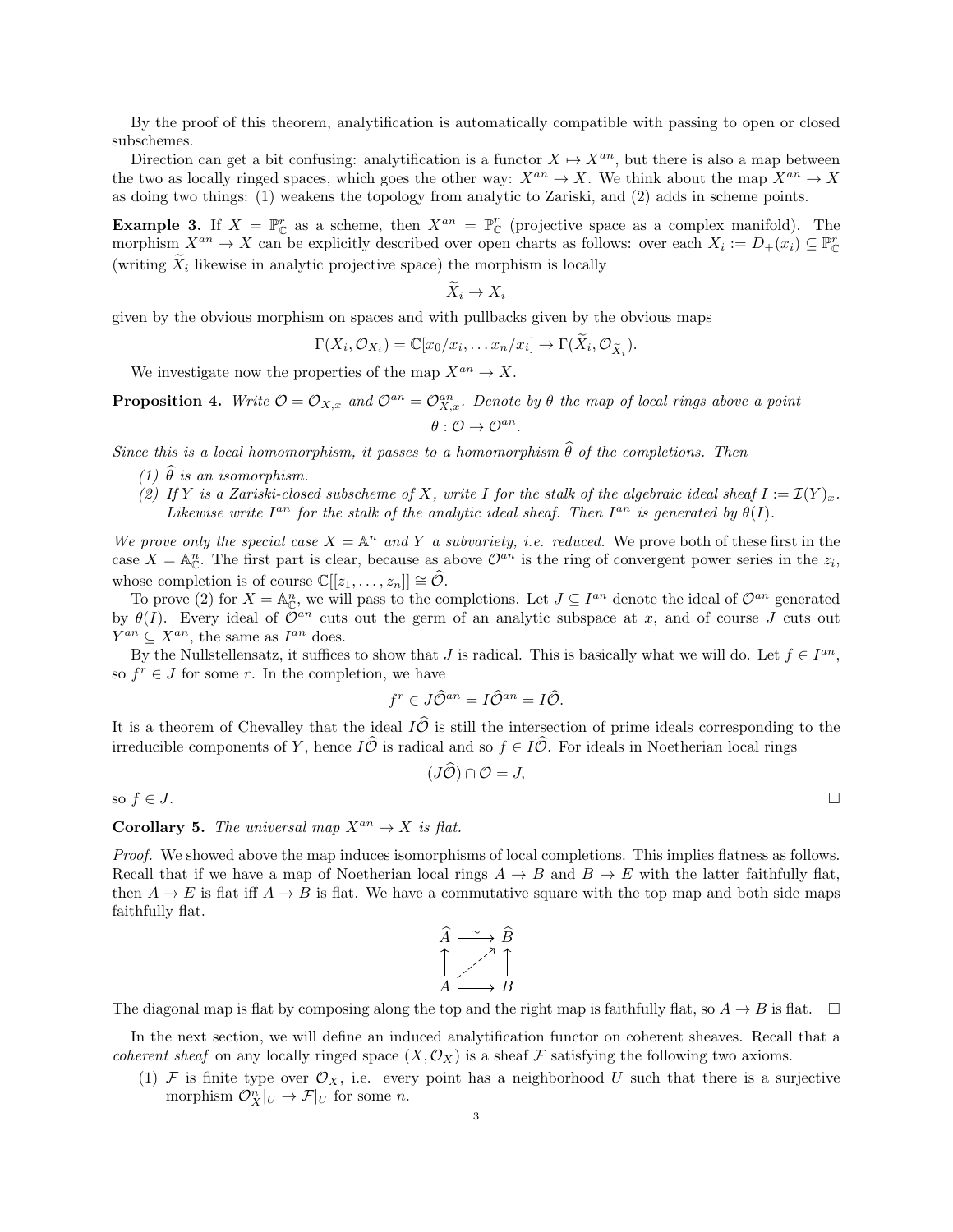(2) For any surjection as above, the kernel is also of finite type.

Note that  $\mathcal{O}_X$  need not itself be coherent for an arbitrary ringed space. However, it is in the settings we care about.

**Proposition 6.** If V is a locally Noetherian scheme, then  $\mathcal{O}_V = \mathcal{O}_X|_V$  is coherent.

*Proof.* The ring  $\mathcal{O}_X$  is affine-locally of the form  $\widetilde{A}$ , which is finitely generated over A hence coherent.  $\square$ 

On the other hand, in analytic settings we have the following result.

**Theorem 7** (Oka coherence). If X is an open subset of  $\mathbb{C}^n$ , then the sheaf  $\mathcal{O}_X$  is coherent as a module over itself.

**Corollary 8.** The same is true for  $X$  any analytic space.

Proof. To reduce to the above, note that the condition is local, and we can pass easily to closed subvarieties because if  $X \subset U \subset \mathbb{C}^n$  is locally closed, then  $\mathcal{O}_X^{an} = \mathcal{O}_U^{an}/I(X)$  and  $I(X)$  is a f.g. sheaf of ideals on U (an open subset of  $\mathbb{C}^n$ , hence is coherent.

When  $\mathcal{O}_X$  is coherent (over itself), the definition of coherence simplifies.

**Proposition 9.** If  $(X, \mathcal{O}_X)$  is a ringed space and  $\mathcal{O}_X$  is coherent, then an  $\mathcal{O}_X$ -module F is coherent iff it is locally finitely presented, i.e. for each  $x \in X$  there exists a neighborhood U and an exact sequence

$$
\mathcal{O}_X^p|_U \to \mathcal{O}_X^q|_U \to \mathcal{F}|_U \to 0
$$

for some  $p, q \in \mathbb{N}$ .

## II. ANALYTIFICATION OF SHEAVES

Let  $X$  a scheme locally of finite type over  $\mathbb C$ . Now to analytify sheaves, we just pull them back along the map  $h: X^{an} \to X$ .

**Definition 10.** Given  $\mathcal F$  a sheaf on X, define  $\mathcal F^{an}$  as the sheaf of  $\mathcal O_X^{an}$ -modules

$$
\mathcal{F}^{an}:=h^{\star}\mathcal{F}=\mathcal{F}\otimes_{\mathcal{O}_X}\mathcal{O}_X^{an}.
$$

Since pullback and direct image are adjoints on categories of modules, there is a universal counit map of sheaves

$$
\mathcal{F} \to h_\star \mathcal{F}^{an}
$$

corresponding to Id  $\in$  Hom $(\mathcal{F}^{an}, \mathcal{F}^{an})$ . On stalks it is given by

$$
\mathcal{F}_x \mapsto \mathcal{F}_x \otimes_{\mathcal{O}_{X,x}} \mathcal{O}_{X,x}^{an}
$$

$$
f \mapsto f \otimes 1
$$

**Proposition 11.** The maps on stalks  $\mathcal{O}_{X,x} \to h_* \mathcal{O}_{X,x}^{an}$  are flat.

Proof. This is technically encompassed in the master analytification functor theorem, but we can also see it directly.  $\Box$ 

## **Proposition 12.** Let  $\mathcal F$  a sheaf on  $X$ .

- (1) The analytification functor on sheaves is exact.
- (2) The sheaf morphism  $\mathcal{F} \to h_\star \mathcal{F}^{an}$  is injective.
- (3) If  $\mathcal F$  is coherent, then  $\mathcal F^{an}$  is also coherent.

*Proof.* The first two follow from flatness of  $\mathcal{O}_{X,x} \to \mathcal{O}_{X,x}^{an}$ . For the third, note that  $h^* \mathcal{O}_X = \mathcal{O}_X^{an}$  by definition. Since for both X and  $X^{an}$ , coherent is the same as locally finitely presented, the third also follows from flatness.  $\square$ 

We are now prepared to state the GAGA theorem.

**Theorem 13.** Let X a closed subscheme of  $\mathbb{P}_{\mathbb{C}}^{r}$  for some  $r \geq 1$ . Let  $h : X^{an} \to X$  be the analytification morphism. Then the analytification functor induces an equivalence of categories between coherent sheaves on X and coherent sheaves on  $X^{an}$ . Moreover, for any coherent F on X, there are natural isomorphisms

$$
H^i(X, \mathcal{F}) \xrightarrow{\sim} H^i(X^{an}, h^{\star}\mathcal{F}).
$$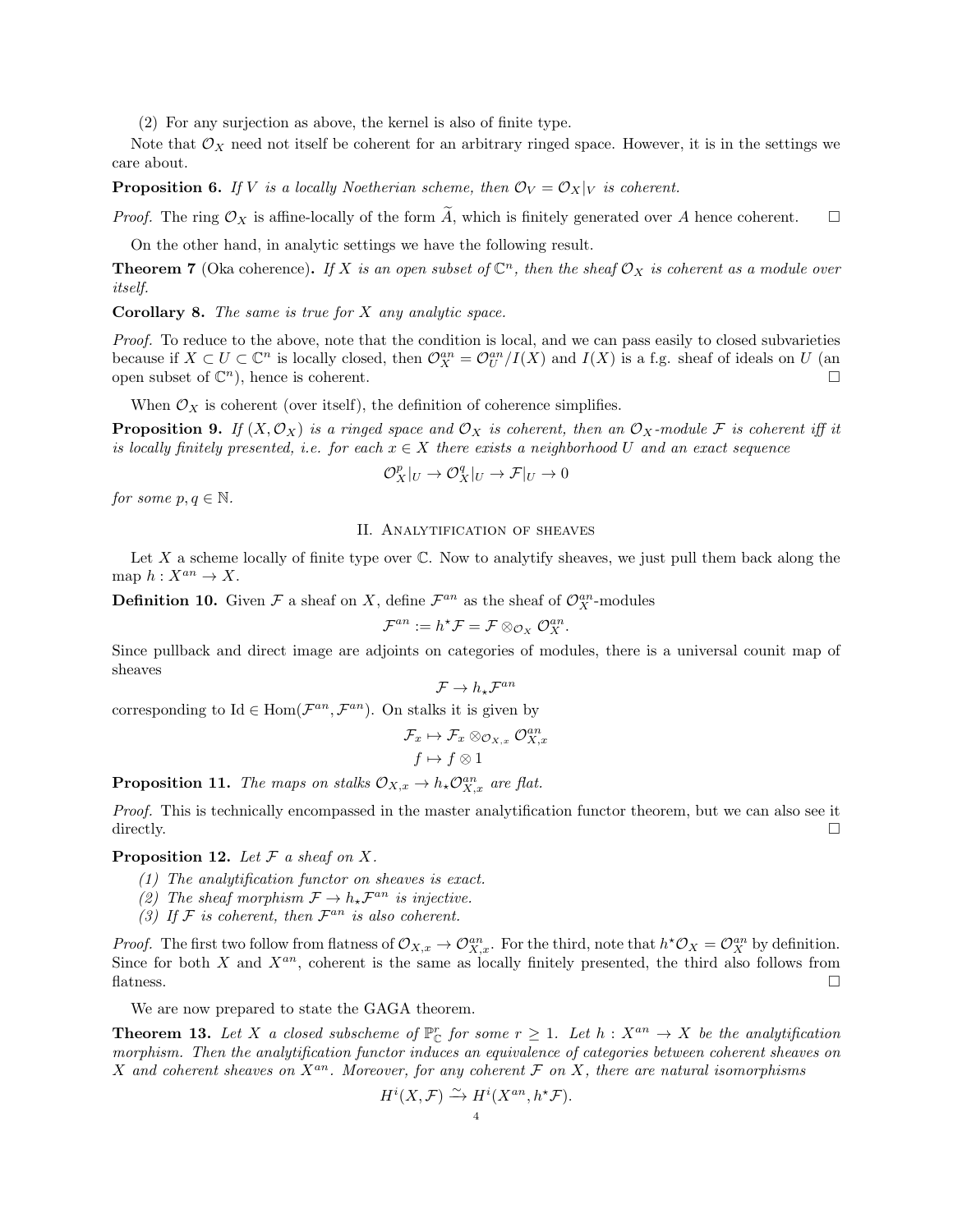#### III. The proof of GAGA

We follow Serre in proving the theorem in three parts.

**Theorem 14.** Let X a closed subscheme of  $\mathbb{P}_{\mathbb{C}}^r$  for some  $r \geq 1$ . Let  $h : X^{an} \to X$  be the analytification morphism.

- (A) (Cohomology) The natural homomorphisms  $H^{i}(X,\mathcal{F}) \to H^{i}(X^{an},\mathcal{F}^{an})$  are isomorphisms for all i.
- (B) (Fully faithful) If F, G are coherent sheaves on X and  $f : \mathcal{F}^{an} \to \mathcal{G}^{an}$  is an analytic homomorphism between their completions, then  $f = g^{an}$  for a unique  $g : \mathcal{F} \to \mathcal{G}$ .
- (C) (Essentially surjective) For all analytic coherent sheaves  $\mathcal G$  on  $X^{an}$ , there exists an algebraic coherent sheaf F such that  $\mathcal{F}^{an} \cong \mathcal{G}$ .

The first part's proof passes through Čech cohomology, so we need to ensure Čech and derived functor cohomology agree on both the algebraic and analytic side. The theorem applicable to both is Leray's theorem.

**Theorem 15.** Let F be a sheaf on a topological space X and  $\mathcal{U} = \{U_i\}_{i\in I}$  an open cover of X. If F is acyclic over every finite intersection of elements of  $U$ , then

$$
\check{H}^i(\mathcal{U}, \mathcal{F}) = H^i(X, \mathcal{F}).
$$

On the algebraic side, the hypotheses hold for any quasi-coherent sheaf on a Noetherian separated scheme. The following result shows that this is still true upon analytification.

**Proposition 16.** If F is a coherent sheaf on X an affine scheme of finite type over  $\mathbb{C}$ , then  $\mathcal{F}^{an}$  is acyclic on  $X^{an}$ .

*Proof.* Hard analysis fact: every analytic subvariety of  $\mathbb{C}^n$  is a Stein space. This immediately implies the result. See for example, Hartshorne, "Ample Subvarieties of Algebraic Varieties."

Upshot: we can compute algebraic Cech cohomology using any affine cover  $\mathcal{U}$ , and analytic Čech cohomology using the analytification of the same cover.

Now of course we have universal maps for every  $U$ :

$$
\Gamma(U,\mathcal{F}) \to \Gamma(U,h_{\star}\mathcal{F}^{an}) = \Gamma(U^{an},\mathcal{F}^{an}).
$$

So analytification induces natural functorial homomorphisms

$$
\check{H}^{i}(\mathcal{U},\mathcal{F}) \to \check{H}^{i}(\mathcal{U}^{an},\mathcal{F}^{an})
$$

by interpreting an algebraic cycle as an analytic one.

*Proof of (A).* Write j for a closed embedding of X into  $\mathbb{P}_{\mathbb{C}}^r$  for some r. Closed embeddings (immersions in the analytic case) induce the identity on all sheaf cohomology groups in both settings, so we have

$$
H^i(X,\mathcal{F}) = H^i(\mathbb{P}^r, j_*\mathcal{F}), \qquad H^i(X^{an}, \mathcal{F}^{an}) = H^i(\widetilde{\mathbb{P}}^r_{\mathbb{C}}, j^{an}_*\mathcal{F}^{an}).
$$

So we reduce to the case of  $X = \mathbb{P}^r$ .

One checks the theorem first for the case of  $\mathcal{F} = \mathcal{O}$ . In degree zero, both are the constants. In higher degree,  $H^{i}(X, \mathcal{O}) = 0$  by a usual Čech computation. On the analytic side, an explicit Cech computation in Dolbeault cohomology (or de Rham, the Hodge decomposition, and some Kähler geometry) implies that  $H^{i}(X^{an}, \mathcal{O}^{an}) \cong H^{(0,i)}(X) = 0.$ 

For other line bundles  $\mathcal{O}(n)$ , we reduce to  $n = 0$  by induction on r, similarly to the proof of Serre's finiteness theorem([\[Har\]](#page-7-2) III.5.2). Take the SES

$$
0 \to \mathcal{O}(n-1) \xrightarrow{\cdot x_r} \mathcal{O}(n) \to \mathcal{O}_H(n) \to 0
$$

where  $H = \{x_r = 0\} \cong \mathbb{P}^{r-1}$ . This remains exact after analytifying. By considering transition functions  $\mathcal{O}(n)$  is  $\mathcal{O}^{an}(n)$ , and analytification is compatible with passage to closed subschemes so  $(\mathcal{O}_H)^{an} = (\mathcal{O}^{an})_H$ . We get by naturality a ladder of long exact sequences

$$
\longrightarrow H^{i}(X, \mathcal{O}_{H}(n)) \longrightarrow H^{i+1}(X, \mathcal{O}(n-1)) \longrightarrow H^{i+1}(X, \mathcal{O}(n)) \longrightarrow H^{i+1}(X, \mathcal{O}_{H}(n)) \longrightarrow \longrightarrow H^{i+1}(X, \mathcal{O}_{H}(n)) \longrightarrow \longrightarrow H^{i+1}(X^{an}, \mathcal{O}_{H}^{an}(n)) \longrightarrow H^{i+1}(X^{an}, \mathcal{O}_{H}^{an}(n)) \longrightarrow \longrightarrow H^{i+1}(X^{an}, \mathcal{O}_{H}^{an}(n)) \longrightarrow \longrightarrow H^{i+1}(X^{an}, \mathcal{O}_{H}^{an}(n)) \longrightarrow \longrightarrow H^{i+1}(X^{an}, \mathcal{O}_{H}^{an}(n)) \longrightarrow \longrightarrow H^{i+1}(X^{an}, \mathcal{O}_{H}^{an}(n)) \longrightarrow \longrightarrow H^{i+1}(X^{an}, \mathcal{O}_{H}^{an}(n)) \longrightarrow \longrightarrow H^{i+1}(X^{an}, \mathcal{O}_{H}^{an}(n)) \longrightarrow \longrightarrow H^{i+1}(X^{an}, \mathcal{O}_{H}^{an}(n)) \longrightarrow \longrightarrow H^{i+1}(X^{an}, \mathcal{O}_{H}^{an}(n)) \longrightarrow \longrightarrow H^{i+1}(X^{an}, \mathcal{O}_{H}^{an}(n)) \longrightarrow \longrightarrow H^{i+1}(X^{an}, \mathcal{O}_{H}^{an}(n)) \longrightarrow \longrightarrow H^{i+1}(X^{an}, \mathcal{O}_{H}^{an}(n)) \longrightarrow \longrightarrow H^{i+1}(X^{an}, \mathcal{O}_{H}^{an}(n)) \longrightarrow \longrightarrow H^{i+1}(X^{an}, \mathcal{O}_{H}^{an}(n)) \longrightarrow \longrightarrow H^{i+1}(X^{an}, \mathcal{O}_{H}^{an}(n)) \longrightarrow \longrightarrow H^{i+1}(X^{an}, \mathcal{O}_{H}^{an}(n)) \longrightarrow \longrightarrow H^{i+1}(X^{an}, \mathcal{O}_{H}^{an}(n)) \longrightarrow \longrightarrow H^{i+1}(X^{an}, \mathcal{O}_{H}^{an}(n)) \longrightarrow \longrightarrow H^{i+1}(X^{an}, \mathcal{O}_{H}^{an}(n)) \longrightarrow \longrightarrow H^{i+1}(X^{an}, \mathcal{O}_{H}^{an}(n)) \longrightarrow \longrightarrow H^{i+1}(X^{an}, \mathcal{O}_{H}^{an}(n)) \longrightarrow \longrightarrow H^{i+1}(X^{an}, \mathcal{O}_{H}^{an}(n)) \longrightarrow \longrightarrow H^{i+1}(X^{an}, \mathcal{O}_{H}^{an}(n)) \longrightarrow \longrightarrow H^{i+1}(X^{an}, \math
$$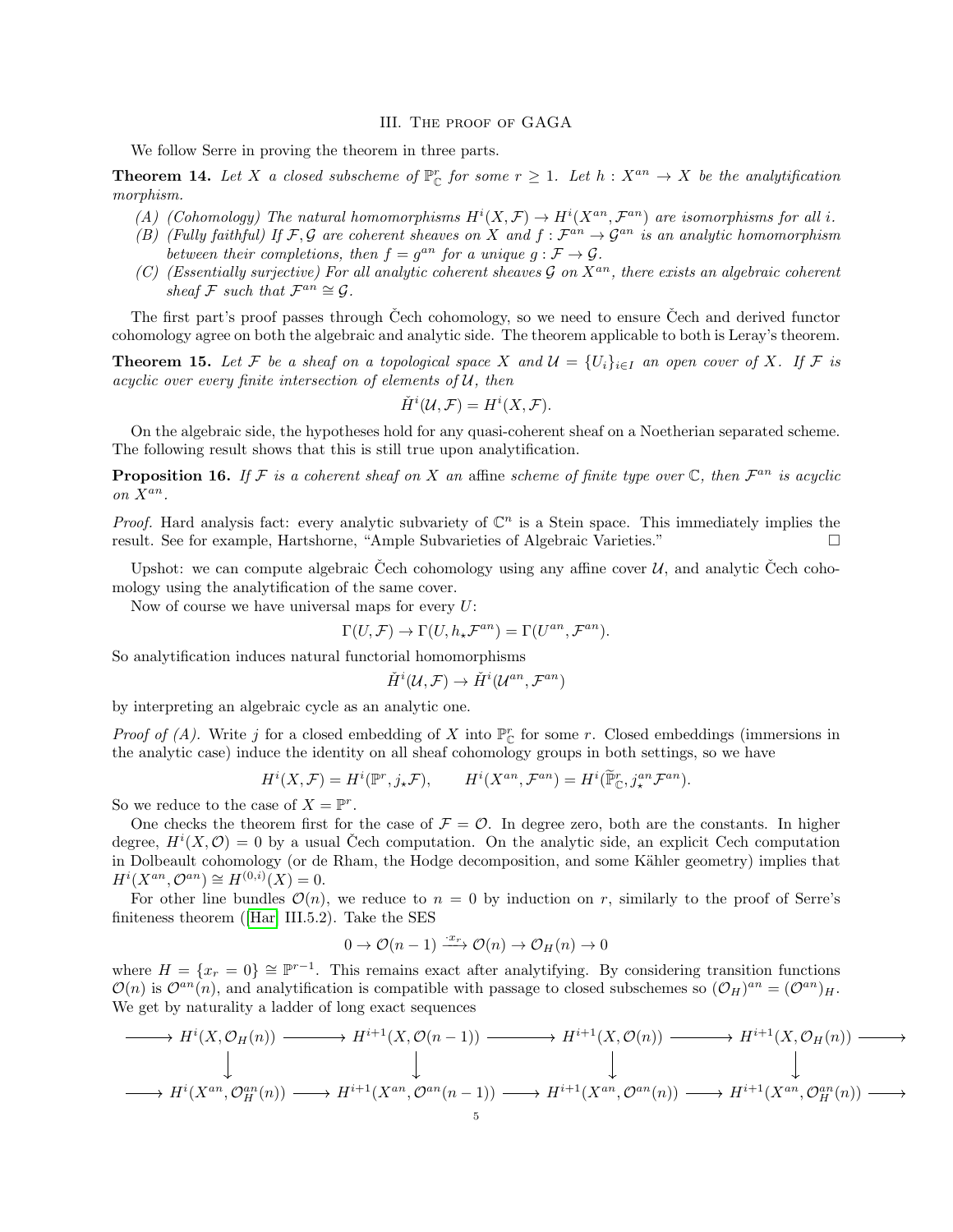The leftmost and rightmost are both isomorphisms. For both positive and negative n, the five lemma (not fully pictured) lets us reduce to  $n = 0$ .

Finally, we do the general case by downward induction on i. As in the proof of the finiteness theorem. build a SES

$$
0 \to \mathcal{G} \to \mathcal{E} \to \mathcal{F} \to 0
$$

in which  $\mathcal E$  is a direct sum of line bundles (twist until  $\mathcal F(n)$  is generated by global sections,  $\mathcal O^m \to \mathcal F(n) \to 0$ , then twist back down). Note  $\mathcal G$  is coherent. Looking at the ladder of LES in cohomology similar to the above, we are done by induction and a more careful application of the five lemma, using that the maps on  $H^i(\mathcal{G})$  are surjective.

*Proof of (B).* Observe that since the analytification functor is compatible with taking open subschemes, we can upgrade the map of hom sets to a natural map of sheaf homs:

$$
h^{\star} \mathcal{H}om_{\mathcal{O}_X}(\mathcal{F}, \mathcal{G}) \to \mathcal{H}om_{\mathcal{O}_X^{an}}(h^{\star}\mathcal{F}, h^{\star}\mathcal{G}).
$$

We claim this is an isomorphism. For coherent sheaves, stalks of sheaf hom and stalks of pullbacks are what one would expect, so the map becomes on stalks

$$
\text{Hom}_{\mathcal{O}_{X,x}}(\mathcal{F}_x,\mathcal{G}_x)\otimes\mathcal{O}_X^{an}\to\text{Hom}_{\mathcal{O}_{X,x}^{an}}(\mathcal{F}_x\otimes\mathcal{O}_X^{an},\mathcal{G}_x\otimes\mathcal{O}_X^{an}),
$$

all tensors over  $\mathcal{O}_{X,x}$ . Flatness and the fact that  $\mathcal{O}_{X,x}$  is Noetherian tells us this is an isomorphism, [\[EE95\]](#page-7-3). Proposition 2.10. To prove (B) from this, we apply (A) with  $i = 0$  to the coherent sheaf  $\mathcal{H}om(\mathcal{F}, \mathcal{G})!$ 

### IV. PROOF OF GAGA (C)

Throughout this section, let G an *analytic* coherent sheaf on  $X^{an}$ . Uniqueness follows from (B), so we need only show existence. We reduce to the case of projective space.

Reduction of (C) to  $X = \mathbb{P}^r$ . Let  $j : X \hookrightarrow \mathbb{P}^r$  a closed embedding with corresponding ideal sheaf  $\mathcal{I}$ . Then  $j_{\star}^{an}\mathcal{G}$  is a coherent analytic sheaf on  $\mathbb{P}^r$ . If we assume that (C) holds for projective space, then there exists an algebraic coherent sheaf F such that  $\mathcal{F}^{an} \cong j^{an}_{\star} \mathcal{G}$ . Any local element of the algebraic ideal sheaf I acts by zero on  $j_{\star}^{an}\mathcal{G} = \mathcal{F}^{an}$  because the sheaf has zero stalks outside of X. This means that the same element acts by zero on F (since  $\mathcal{F} \to h_* \mathcal{F}^{an}$  is injective) so F is actually an  $\mathcal{O}_{\mathbb{P}^r}/\mathcal{I}$ -module, i.e. is actually the pushforward of a coherent sheaf on  $X$ . So restricting the isomorphism

$$
j^{an}_\star\mathcal{G}=\mathcal{F}^{an}
$$

to X shows that  $\mathcal{G} = \mathcal{F}^{an}|_X = (\mathcal{F}|_X)$  $\mathbf{a}$   $\mathbf{a}$ .

Henceforth we assume  $X = \mathbb{P}_{\mathbb{C}}^r$ . Now we proceed by induction on r. The result is trivial for  $r = 0$ , so assume that  $(C)$  holds in dimensions up to  $(r-1)$ .

We need to check in the analytic setting a fact which is always true algebraically.

**Lemma 17.** If (C) holds in dimensions up to  $(r - 1)$ , then for any coherent sheaf F on  $X^{an}$  and any  $z \in X^{an}$ , there exists an integer  $n_0$  depending on F and on z such that for  $n \geq n_0$ , the stalk  $\mathcal{F}(n)_z$  is generated by global sections of  $\mathcal{F}(n)$ .

*Proof.* Choose  $x_r \in H^0(X, \mathcal{O}(1))$  vanishing at z, and let E be the hyperplane  $x_r = 0$  with embedding  $j: E \to X$ . Then

$$
0 \to \mathcal{O}(-1) \xrightarrow{\cdot x_r} \mathcal{O} \to \mathcal{O}_E \to 0
$$

as usual. Tensoring by a coherent sheaf isn't always left-exact, but we still have

$$
\mathcal{F}(-1) \to \mathcal{F} \to j_{\star} \mathcal{F}_E \to 0.
$$

Let  $H$  be the kernel of the left side. Twisting gives

$$
0 \to \mathcal{H}(n) \to \mathcal{F}(n-1) \to \mathcal{F}(n) \to (j_{\star} \mathcal{F}_E)(n) \to 0.
$$

Note that both  $j_{\star} \mathcal{F}_E$  and H are supported on E, so the inductive hypothesis applies to them.

The sequence above splits as two short exact sequences

$$
0 \to \mathcal{H}(n) \to \mathcal{F}(n-1) \to \mathcal{R} \to 0,
$$
  

$$
6
$$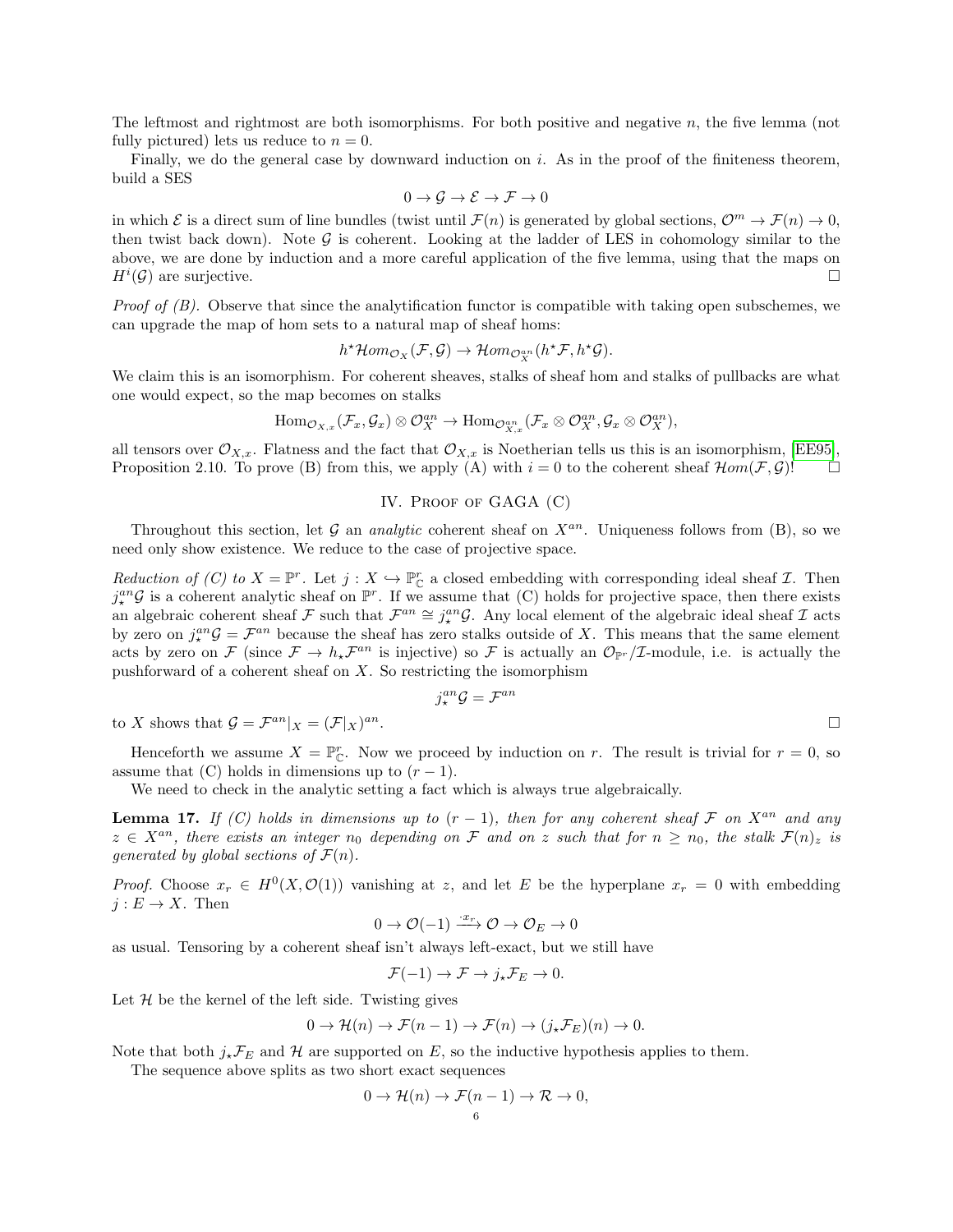and

$$
0 \to \mathcal{R} \to \mathcal{F}(n) \to (j_* \mathcal{F}_E)(n) \to 0.
$$

The associated long exact sequences in cohomology give

$$
H^1(X^{an}, \mathcal{F}(n-1)) \to H^1(X^{an}, \mathcal{R}) \to H^2(X^{an}, \mathcal{H}(n))
$$

and

$$
H^1(X^{an}, \mathcal{R}) \to H^1(X^{an}, \mathcal{F}(n)) \to H^1(X^{an}, (j_*\mathcal{F}_E)(n)).
$$

By the inductive hypothesis on  $(r - 1)$ , the last terms of these two sequences are zero for  $n \gg 0$ . So both of these are surjections for  $n$  sufficiently large.

Analytic fact: the analytic sheaf cohomology spaces are finite dimensional. So we have for  $n >> 0$ 

$$
\dim H^1(X^{an}, \mathcal{F}(n-1)) \ge \dim H^1(X^{an}, \mathcal{R}) \ge \dim H^1(X^{an}, \mathcal{F}(n)).
$$

So the function  $n \mapsto \dim H^1(\mathcal{F}(n))$  is eventually a weakly decreasing function which is always  $\geq 0$ . It follows that it stabilizes! So for  $n \gg 0$  these inequalities are equalities and

$$
H^0(X^{an}, \mathcal{F}(n)) \to H^0(X^{an}, (j_*\mathcal{F}_E)(n)) \to H^1(X^{an}, \mathcal{R}) \to H^1(X^{an}, \mathcal{F}(n)) \to 0
$$

is actually an isomorphism in the last map. By exactness the left map is surjective.

Since we know  $\mathcal{F}_E$  is algebraic by induction, applying (A), for n sufficiently large  $(\mathcal{F}_E(n))_z$  is generated by global sections. Now a Nakayama's lemma argument will show that this implies the same for  $\mathcal{F}(n)$ . Write  $A = \mathcal{O}_{X,x}^{an}$ ,  $M = \mathcal{F}(n)_x$ , and  $p = \mathcal{I}_x(E)$ . Let  $N \subseteq M$  be the sub-A-module generated by global sections. We have

$$
\mathcal{F}_E(n)_x = M \otimes_A A/p = M/pM.
$$

The above surjectivity implies that the image of N in  $M/pM$  generates  $M/pM$ . So  $M = N + pM = N + mM$ for m the maximal ideal of the local ring. By Nakayama,  $M = N$ .

A compactness argument lets us upgrade the lemma so that  $n_0$  doesn't depend on z.

Corollary 18. For any coherent sheaf  $\mathcal F$  on  $X^{an}$ , there exists an integer  $n_0$  depending only on  $\mathcal F$  such that for any  $n \ge n_0$  and any  $z \in X^{an}$ , the stalk  $\mathcal{F}(n)_z$  is generated by global sections.

*Proof of (C).* Let F as above. By the corollary, there exists an n such that each stalk of  $\mathcal{F}(n)$  is generated by the space of sections  $H^0(X^{an}, \mathcal{F}(n))$ , which is finite-dimensional over C. This finite generation gives a surjection

$$
\mathcal{O}_{X^{an}}^{\oplus m} \to \mathcal{F}(n) \to 0,
$$

which we can twist down to a surjection

$$
0 \to \mathcal{R} \to \mathcal{O}_{X^{an}}(-n)^{\oplus m} \to \mathcal{F} \to 0.
$$

We can also apply the same argument to  $R$ , as it is also coherent, giving an exact sequence

$$
\mathcal{O}_{X^{an}}(-n')^{\oplus m'} \to \mathcal{O}_{X^{an}}(-n)^{\oplus m} \to \mathcal{F} \to 0.
$$

The twisting sheaves are algebraic (by definition). By (B) the morphism between them is also algebraic. So the analytic cokernel  $\mathcal F$  is isomorphic to the analytification of the algebraic cokernel.

## V. Conclusions and Applications

Chow's lemma on proper and projective morphisms lets one weaken the hypothesis of projective to proper. This is the best you can do, (A) is totally false for  $A^r$  and  $i = 0$ .

**Corollary 19** (Chow's Theorem). Every closed analytic subvariety of  $\widetilde{\mathbb{P}^r}$  is algebraic.

There are many other things that are preserved under analytification.

**Theorem 20.** Let  $f: X \to Y$  a morphism of schemes locally of finite type over  $\mathbb{C}$ . Then f is separated iff  $f^{an}$  is separated. In particular, X is separated iff  $X^{an}$  is Hausdorff.

**Theorem 21.** Let X be a of finite type over C. Then  $X^{an}$  is compact iff  $X \to \text{Spec } \mathbb{C}$  is proper.

One or both of these is a good exercise.

GAGA is also foundational in the development of the étale fundamental group.